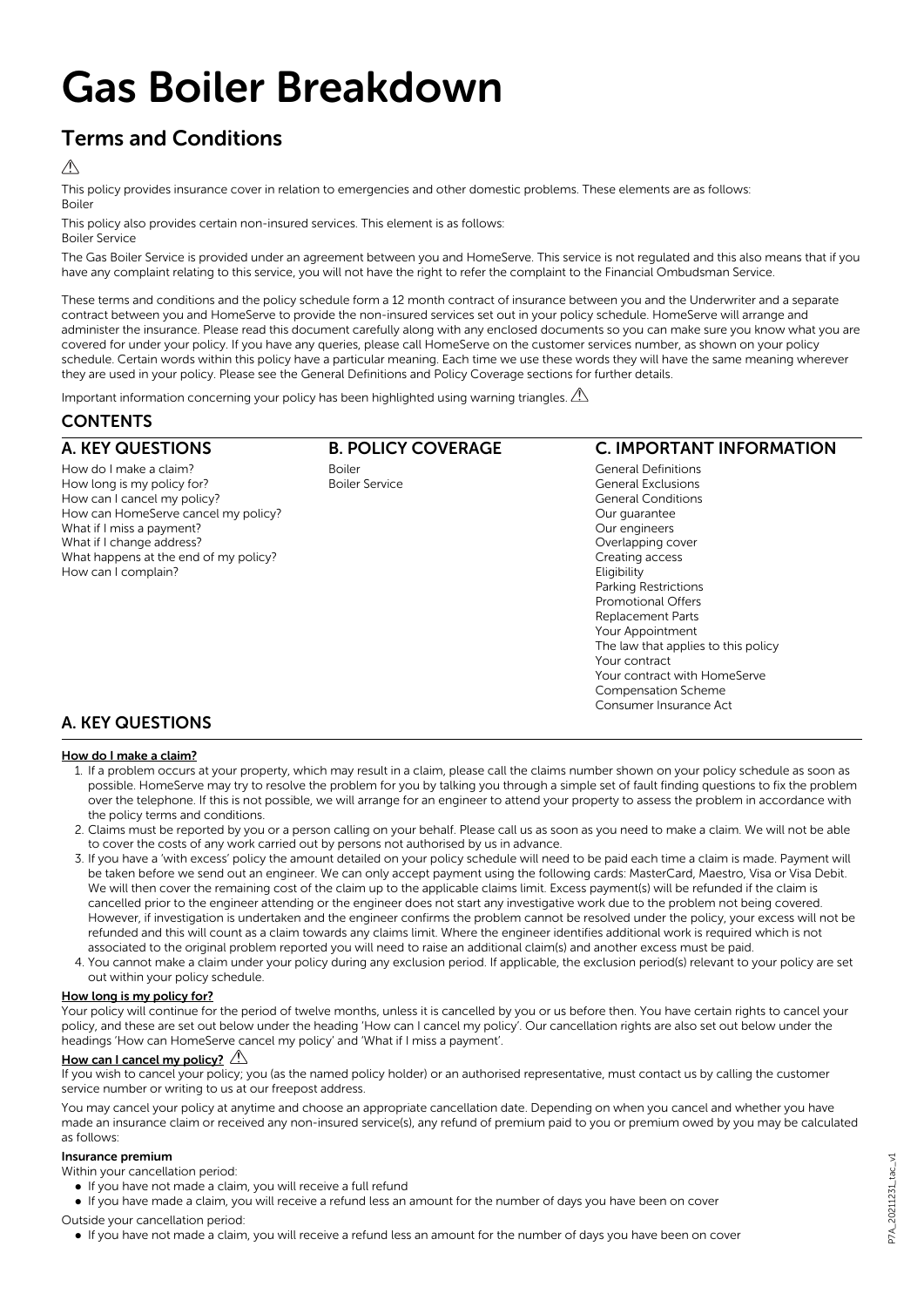l If you have made a claim, you will not receive a refund and must pay any remaining insurance premium due for the term of the policy If you pay monthly, upon cancellation, we will ask you to choose an appropriate cancellation date to ensure any owed premium payment can be collected. Claims can continue to be made until the cancellation date chosen.

#### Non-insured service(s) premium

If your Boiler Service has been completed (or we have made three attempts to arrange the Boiler Service) you must pay for this in full and no refund is due.

#### How can HomeServe cancel my policy?  $\mathbb{A}$

The Underwriter (or HomeServe acting on its behalf) may cancel your policy in the following circumstances:

- 1. by giving you at least 7 days' notice in writing to the last address provided to us:
	- a) If you are seriously in breach of the terms of your policy. Examples of a serious breach include: failure to make a payment despite contact from us, or where we reasonably suspect you have submitted a fraudulent claim
	- b) If you or persons associated with your property/policy display unreasonable behaviour towards us, including but not limited to abusive, discriminatory, offensive and/or threatening language or action
	- c) If you fail to provide accurate and complete information in accordance with the Consumer Insurance (Disclosure and Representations) Act 2012 - please see Consumer Insurance Act later in this document
- 2. in any circumstances stated in the Policy Coverage section
- 3. if the boiler health check has not been booked or completed within the first 90 days of the policy start date or the date you change address. If you only have cover for your boiler/heating system we will provide a refund. If your policy provides cover for more than just your boiler, we may choose to allow you to continue your policy, but with cover for the boiler removed

You may have several policies administered through HomeServe. In the future we may wish to consolidate these separate policies into one agreement. This will not affect your cover or your premiums. In such circumstances we reserve the right to cancel one or more of your existing policies and to transfer you to the new agreement. If you do not agree to this please let HomeServe know by calling the Customer Services number shown on your policy schedule.

#### What if I miss a payment?

If you fail to make a payment of premium on the due date, your policy will be suspended and you will not be able to make a claim. HomeServe will notify you in writing within 5 working days of the date on which a payment was due. If you do not pay the requested amount within 30 days of the due date, your policy will cancel. Please see 'How can I cancel my policy' section for your liability to pay any premium to us under the policy. If you want to make a claim under your policy whilst your policy coverage is suspended, you will be required to pay any outstanding premiums before an engineer will be dispatched to your property.

#### What if I change address?

You are responsible for informing HomeServe of a change of your address so that cover can be transferred to your new address. Please telephone us using the number provided with your policy and renewal documents or write to HomeServe at the Freepost address, to advise us of your new address. We will check with you whether your cover is appropriate for your new property before it is transferred. If you have a policy that includes cover for a boiler, we will organise for a boiler health check to take place at your new property. Please review the 'Boiler Health Check' (BHC) section to understand what this means. If the boiler in your new property passes the boiler health check, the section 'Obsolete Parts and BER - first 6 months' will apply from the date your policy was transferred to your new property. If you have a policy which covers multiple elements of cover, cover will continue uninterrupted to all non-gas elements.

#### What happens at the end of my policy?

HomeServe will contact you in writing before your policy expires to arrange the renewal of your policy and tell you the renewal premium. Your claims history will be considered when reviewing your renewal premium offer. Adjustments may also be made to reflect the cost of providing the policy and any change in the rate of tax applicable to it. We reserve the right to refuse renewal of any individual policy and we will inform you before your policy expires if we choose to do so. Please check your renewal notice to ensure that all your details are correct. If your policy is set to automatically renew; your policy will continue under your existing payment method and new premium amount. Your cover will continue uninterrupted and you can continue to make claims. If your policy does not automatically renew; we will ask you to contact us in order to continue with your policy and to provide your payment details. If you do not contact us your policy will end and you will not be able to make a claim.

You can change if your policy automatically renews or not at any time during the policy term by calling the Customer Services number, writing to the Freepost address, through your online account or by visiting <http://www.homeserve.com/autorenewal>

#### How can I complain?

Only the named policy holder(s) or an authorised representative can make a formal complaint. If you wish to register a complaint, please contact us in writing at Freepost, RLYC-LXAL-GEEH, Customer Relations Department, HomeServe, Cable Drive, Walsall WS2 7BN or by calling us on the number provided with your policy and renewal documents. Every effort will be made to resolve your complaint to your satisfaction as quickly as possible, but in any event within 8 weeks at the latest. If we cannot resolve your complaint within this time, we will write to you. If you cannot settle your complaint with us, providing it doesn't relate to any non-insured service under this policy, you may be entitled to refer it to the Financial Ombudsman Service (www.financial-ombudsman.org.uk). We will give you the information you need to refer your complaint.

## B. POLICY COVERAGE

#### BOILER

If you think you have a gas leak (i.e. it is an emergency), you MUST immediately call the National Gas Emergency Service on 0800 111 999. The National Gas Emergency Service will attend your property and isolate the leak.

If your property is a flat, problems you do not have sole responsibility for and/or those within internal communal areas are not covered. Cover Definitions

Boiler: The appliance designed to provide domestic hot water and heat to water based radiators, including all manufacturers fitted components within it.

Boiler Health Check: A physical check of your boiler and/or central heating system to ensure it is one for which we are able to provide cover.

Beyond Economical Repair (BER) (applies to the boiler only): Upon making a claim, the total cost of parts (including VAT) required to repair the boiler will be determined by us using reputable suppliers. If this cost exceeds 85% of the manufacturer's current retail price (or if this is not available, the average current retail price available through leading UK suppliers) for a boiler of the same or similar make and model to your boiler or the then current version of your boiler, it will be deemed to be BER.

Obsolete parts: HomeServe uses reputable suppliers who stock the usual parts required to fix most boilers. However if, when attempting to fix your system we find that the relevant manufacturer's spare parts are not readily available after a search of all HomeServe's stockists or that parts may be available but will take longer than 28 days to source, HomeServe will not be able to complete your repair. Please refer to obsolete parts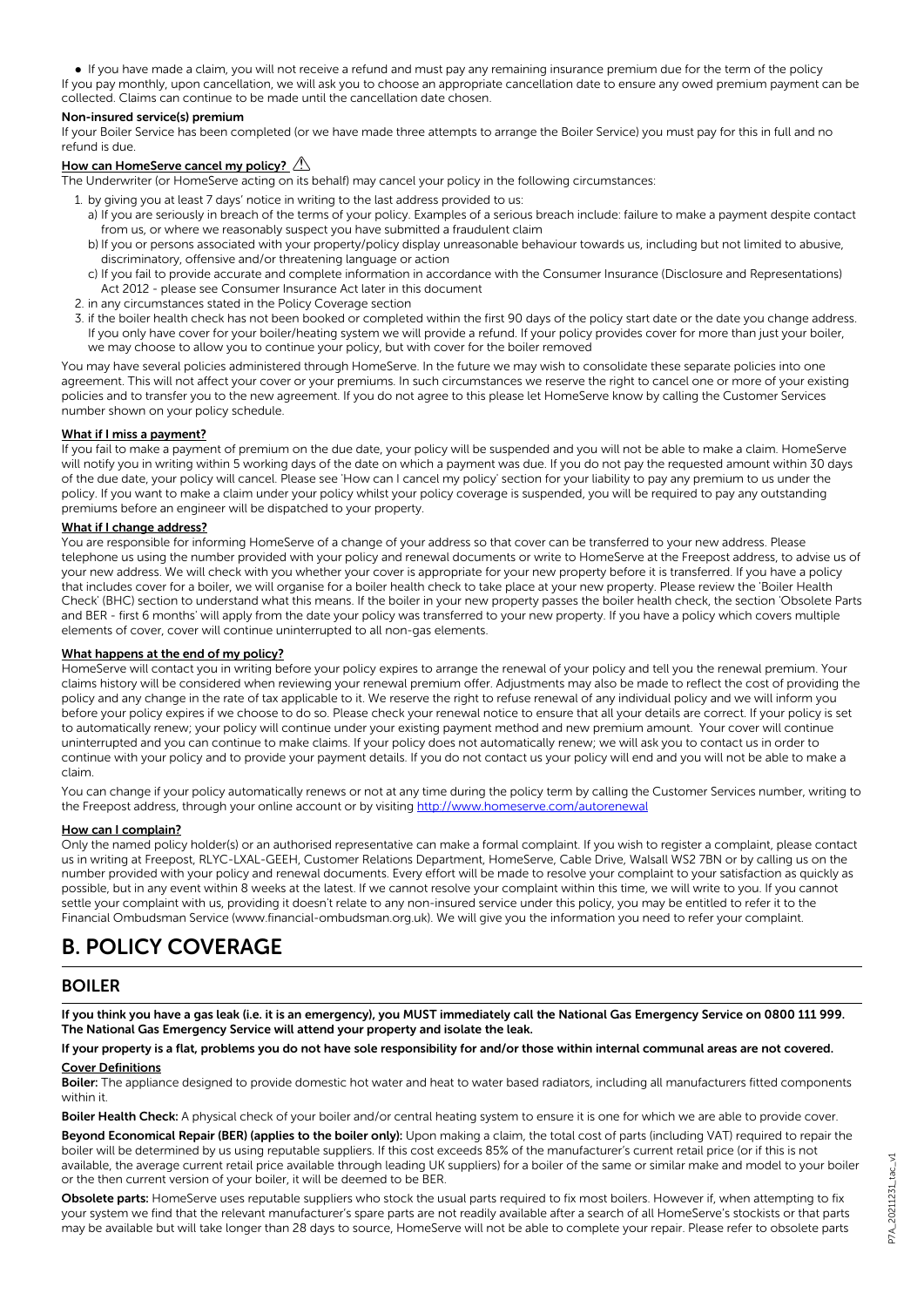#### What is Covered?

A breakdown of the boiler and external components required to make it work such as pump, motorised valve, thermostat, timer, temperature control and external chimney (flue).

| Examples of claims covered<br>✔ Breakdown of the boiler<br>$\sqrt{\ }$ Replace heat exchanger<br>✔ Replace boiler zone valve<br>Attempt to repair boilers which make an excessive noise<br>✔ Repair/replacement of a leaking gas supply pipe or cooker hose | Boiler<br>- The claim limit for a repair is up to value that the boiler is beyond<br>economical repair<br>- No limit to the number of claims<br>Gas Supply Pipe<br>$-$ Up to £4,000 per claim<br>- No limit to the number of claims |
|-------------------------------------------------------------------------------------------------------------------------------------------------------------------------------------------------------------------------------------------------------------|-------------------------------------------------------------------------------------------------------------------------------------------------------------------------------------------------------------------------------------|
|-------------------------------------------------------------------------------------------------------------------------------------------------------------------------------------------------------------------------------------------------------------|-------------------------------------------------------------------------------------------------------------------------------------------------------------------------------------------------------------------------------------|

Additional Claims: Repairing or replacing any number of part(s) for a single reported problem is considered as one claim. If other faults exist or are found which are in a separate part of your system and are not related to the problem you reported an additional claim will need to be made for this repair to be completed.

Reinstatement: For gas supply repairs, we will reinstate any hard flooring or plasterwork, within the claims limit. However, this will not include reinstating or replacing floor coverings (such as hardwood, laminate flooring, vinyl, carpets etc.), and fixtures or fittings to their original standards.

Re-routing: If we need to re-route your gas supply pipe as part of the repair, in addition to our engineer's best judgement, the most cost effective route to re-establish your gas supply in accordance with Gas Safety (Installation and Use) Regulations will be taken.

#### Boiler Health Check: (BHC)

The BHC is a physical check of your boiler and/or central heating system provided by HomeServe.

The BHC must be booked or completed within the first 90 days of your policy start date or the date you change address. During the BHC our engineer will check that your boiler meets our eligibility criteria, your boiler or central heating does not have any pre-existing faults and is in good working order. If the BHC fails we will either:

- Tell you what needs to be done to fix it and how much it will cost if it is a repair we can complete
- Remove the boiler or heating system cover from your policy and adjust your premiums accordingly
- Or, cancel your agreement if you only have cover for your boiler and/or heating system and provide a refund

If you need to make a claim for your boiler and/or heating system before we have checked your boiler, we will complete the BHC at the same time we come out to assess the problem. We will not be able to resolve your issue if your boiler does not meet our eligibility criteria or your boiler and heating system have faults that already existed on the date you applied for this policy.

Your boiler or heating system cover will be suspended whilst you make arrangements for the fix to be completed. If you subsequently provide evidence (within 28 days) that the problem has been fixed we will reinstate your level of cover or agreement.

We will make reasonable efforts to arrange your BHC. If the BHC has not been booked or completed within 90 days of your policy start date we may remove the boiler or heating system cover from your policy and adjust your premium accordingly. At the next renewal we will then arrange to offer you a similar policy without cover for your boiler. The policy offered may have a different level of excess to your current policy. If a similar policy without boiler cover is not available, your policy will be cancelled.

| $\langle \cdot \rangle$ What isn't Covered? (see also the General Exclusions)<br>a) boiler makes and models that do not meet the eligibility criteria as<br>advised when the policy is first started or whenever a boiler health<br>check is completed;<br>b) Elson tanks, thermal storage units inside or outside of the boiler<br>(e.g. Gledhill Boilermate and or Potterton Powermax and HE<br>models) or their controls;<br>c) any part of the domestic heating system (such as the hot water<br>cylinder, radiators and cold water tank, its feed and outlet) other<br>than the boiler;<br>d) separate gas heaters providing hot water;<br>e) LPG gas/oil systems;<br>f) warm air heating system;<br>g) under floor heating and its associated pumps and controls;<br>h) fan convector heating;<br>heated towel rails;<br>i)<br>dual-purpose boilers (e.g. AGA, Rayburn);<br>i)<br>k) combined heat and power systems;<br>sludge/scale/rust within the system or damage caused by any<br>$\cup$<br>other chemical composition of the water;<br>m) any other gas appliance (with the exception of gas fires forming<br>part of a back boiler);<br>n) a breakdown when an engineer has previously identified that<br>remedial/maintenance work is required to prevent a future<br>breakdown; | o) any part of the boiler which is not possible for the engineer to<br>work on safely;<br>parts of the boiler where it is impossible or impractical to access<br>(p<br>because of its position such as the boiler is inaccessible due to the<br>installation of fitted units;<br>frozen pipes within the system which have not resulted in a leak or<br>a)<br>permanent blockage;<br>adjustment of timing and temperature controls;<br>r)<br>repairing or a like for like replacement of a non-standard radiator<br>S)<br>(e.g. cast-iron, decorative, customised, or those which curve with<br>the profile of a wall);<br>repairing or a like for like replacement of an internet connected<br>t)<br>controls, thermostats & valves. In the event that a replacement is<br>required to resolve a breakdown, our choice of parts will be fitted;<br>u) solid fuel heating systems;<br>v) electrical heating systems;<br>w) gas supply pipe that is more than 35mm in diameter and/or made<br>of steel;<br>the gas supply pipe before the meter (because it is the<br>responsibility of the National Grid);<br>any appliance connected to the gas supply pipe;<br>y)<br>a boiler that is used for heating swimming pools.<br>Z) |
|-------------------------------------------------------------------------------------------------------------------------------------------------------------------------------------------------------------------------------------------------------------------------------------------------------------------------------------------------------------------------------------------------------------------------------------------------------------------------------------------------------------------------------------------------------------------------------------------------------------------------------------------------------------------------------------------------------------------------------------------------------------------------------------------------------------------------------------------------------------------------------------------------------------------------------------------------------------------------------------------------------------------------------------------------------------------------------------------------------------------------------------------------------------------------------------------------------------------------------------------------------------------------------------------------|--------------------------------------------------------------------------------------------------------------------------------------------------------------------------------------------------------------------------------------------------------------------------------------------------------------------------------------------------------------------------------------------------------------------------------------------------------------------------------------------------------------------------------------------------------------------------------------------------------------------------------------------------------------------------------------------------------------------------------------------------------------------------------------------------------------------------------------------------------------------------------------------------------------------------------------------------------------------------------------------------------------------------------------------------------------------------------------------------------------------------------------------------------------------------------------------------------------------------------|
|-------------------------------------------------------------------------------------------------------------------------------------------------------------------------------------------------------------------------------------------------------------------------------------------------------------------------------------------------------------------------------------------------------------------------------------------------------------------------------------------------------------------------------------------------------------------------------------------------------------------------------------------------------------------------------------------------------------------------------------------------------------------------------------------------------------------------------------------------------------------------------------------------------------------------------------------------------------------------------------------------------------------------------------------------------------------------------------------------------------------------------------------------------------------------------------------------------------------------------------------------------------------------------------------------|--------------------------------------------------------------------------------------------------------------------------------------------------------------------------------------------------------------------------------------------------------------------------------------------------------------------------------------------------------------------------------------------------------------------------------------------------------------------------------------------------------------------------------------------------------------------------------------------------------------------------------------------------------------------------------------------------------------------------------------------------------------------------------------------------------------------------------------------------------------------------------------------------------------------------------------------------------------------------------------------------------------------------------------------------------------------------------------------------------------------------------------------------------------------------------------------------------------------------------|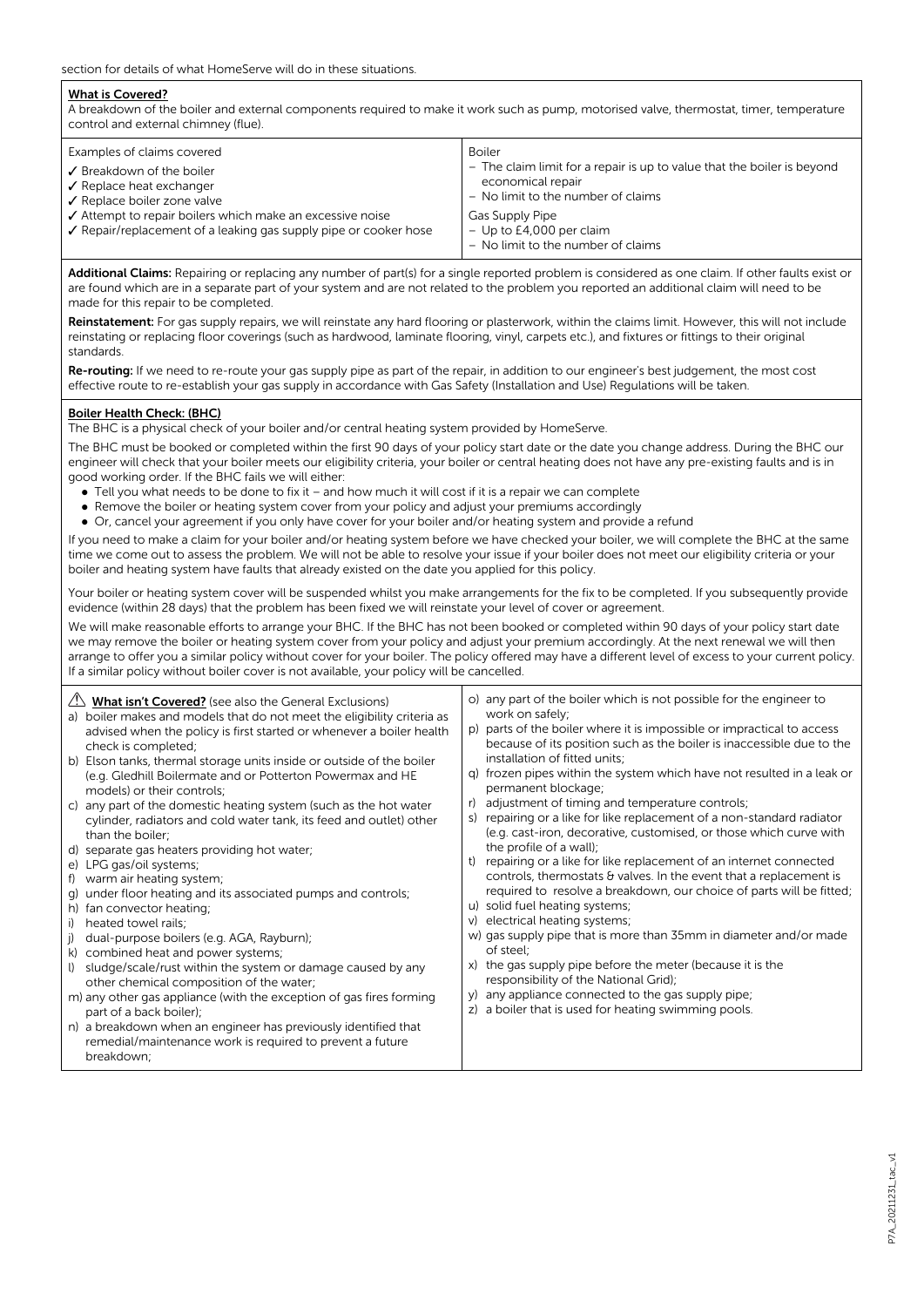$\triangle$  Obsolete Parts and Beyond Economical Repair boilers - If when attempting to repair your boiler the parts required are found to be obsolete or your boiler is beyond economical repair, the following terms shall apply.

First 6 months - During the first six months of cover your boiler will not be replaced under this policy.

After 6 months - After six months of cover (and each year thereafter that you renew the policy); if your boiler is less than 7 years old we will source, replace and install a new boiler. If it is 7 years old or older we will source and replace your boiler through our approved installer and you will be required to pay the installation cost. A survey will be completed and an individual quotation will be provided. The age of the boiler will be determined by the GC/Serial number or its installation date, if you can evidence it was installed within 12 months of its manufacture. Installation costs currently start from £1,317 and can vary depending on whether it is a basic swap to a newer model, or a complete system change including system cleaning, pipework, radiators, scaffolding, asbestos removal etc. In 2020, the highest cost paid for a complex installation was £4467.

The new boiler make and model will be chosen by us and will provide a suitable level of heating and hot water for your property. It will match your existing boiler type (e.g. a combination boiler will be replaced with a combination boiler). Any heating system or boiler upgrade costs will be charged for. There is no cash alternative to the replacement offered.

Maintenance Work - When dealing with your boiler or heating system, after completing a repair we may advise that additional maintenance work is required to prevent a future breakdown. Where this maintenance work is not covered under this policy, it is your responsibility to have it completed. For example, your system may require cleaning to remove sludge, scale or rust. You will be notified in writing if maintenance work is needed and until this work is carried out, your premium payments will continue but you will not be covered for repairs to the affected part of your system. We ask you to get a maintenance work completed and provide us an evidence of the work being done.

If you do not complete Maintenance Work, your boiler has Obsolete Parts, or your boiler is deemed Beyond Economical Repair – We will reduce your premium to reflect that this policy no longer covers repair of your boiler. At the next renewal we will then arrange to offer you a similar policy without cover for your boiler. The policy offered may have a different level of excess to your current policy. If a similar policy without boiler cover is not available, your policy will be cancelled.

## BOILER SERVICE

Your agreement includes provision for a Boiler Service by HomeServe. The Boiler Service will be completed in accordance with the current Gas Safety (Installation & Use) Regulations and the manufacturer's instructions for your boiler. Please make sure that you have the manufacturer's instructions available for the engineer when he/she attends.

 $\checkmark$  Written notification of any gas safety defects which may affect the

 $\checkmark$  An assessment of your current heating controls and best practice

The servicing of a system filter (providing you have the servicing spanner available during the engineer visit). We will however not

safe operation of your appliances

advice regarding energy efficiency

repair or replace a system filter.

#### What is included?

- $\checkmark$  A full inspection of the entire chimney structure (more commonly known as the flue).  $\checkmark$  Inspection and, where necessary, cleaning of the burner,  $\checkmark$  A final combustion analysis and measurement against tolerances set by the manufacturer's instructions  $\checkmark$  A test of all disturbed gas connections  $\checkmark$  Carry out functional testing of heating and hot water  $\checkmark$  A visual inspection of any other encountered gas appliances
- combustion chamber, any injectors and heat exchanger  $J$  Inspection of ignition devices i.e. pilot lights and/or spark and flame
- sensing electrodes  $\checkmark$  Checking the integrity of all seals and gaskets
- $\checkmark$  Ensure that any condensate traps and drains are free from debris (this does not include sludge/scale/rust within the system)
- $\checkmark$  Testing the boiler in accordance with the manufacturer's instructions to ensure:
	- The heat and/or operating pressure are correct
	- The effectiveness of the flue
	- That all ventilation requirements are to current standards
	- The correct operation of all safety devices and that the boiler is safe for continuous use

#### **A** What isn't Covered?

a) any maintenance or remedial work that is not part of the boiler service;

b) a test of the gas installation pipe work, unless there is a known or suspected escape of gas.

If during your Boiler Service the engineer identifies a fault, we will carry out a repair if you have insurance with us, provided it is covered under the terms and conditions. If maintenance work is identified HomeServe will advise you and this will need to be rectified at your cost. Where safety defects are identified, the current Gas Industry Unsafe Situation Procedure will be followed. This may mean that the boiler cannot be used until the problems are rectified.

#### When will my Boiler Service happen?

In the first year your Boiler Service will be completed alongside the Boiler Health Check. Thereafter, Boiler Services will usually be completed between April and September.

We will contact you by letter, email or text to arrange your Boiler Service. Three attempts will be made. If we cannot get hold of you we cannot complete your Boiler Service. If this is the case you will not be eligible for a refund of the Boiler Service but you can call us to arrange the service within the remaining period of cover. We aim to schedule services roughly every 12 months, however during periods of local or national high demand (such as during cold weather), we prioritise breakdowns and may need to rearrange a previously booked service.

## C. IMPORTANT INFORMATION

#### General Definitions

Certain words within these terms and conditions have a particular meaning, as shown below. Each time we use these words they will have the same meaning wherever they are used in your policy:

Breakdown: A sudden and unforeseen mechanical or electrical malfunction which results in the unit or system no longer working. Cancellation Period: The number of days (including your statutory 14 days "cooling off" period), after your policy start date, during which you can cancel your policy and receive a refund. This is shown on your policy schedule.

Claim: A request made to resolve a problem under this policy. A claim is considered completed where the problem is covered and resolved in line with the terms of the cover and also where the problem may not be resolved but the engineer has completed an investigation. Claims limit: The maximum amount that the Underwriter will pay for each claim as set out in the relevant policy coverage section of this policy. Any claims limit referred to in this policy includes labour, materials and VAT, as applicable.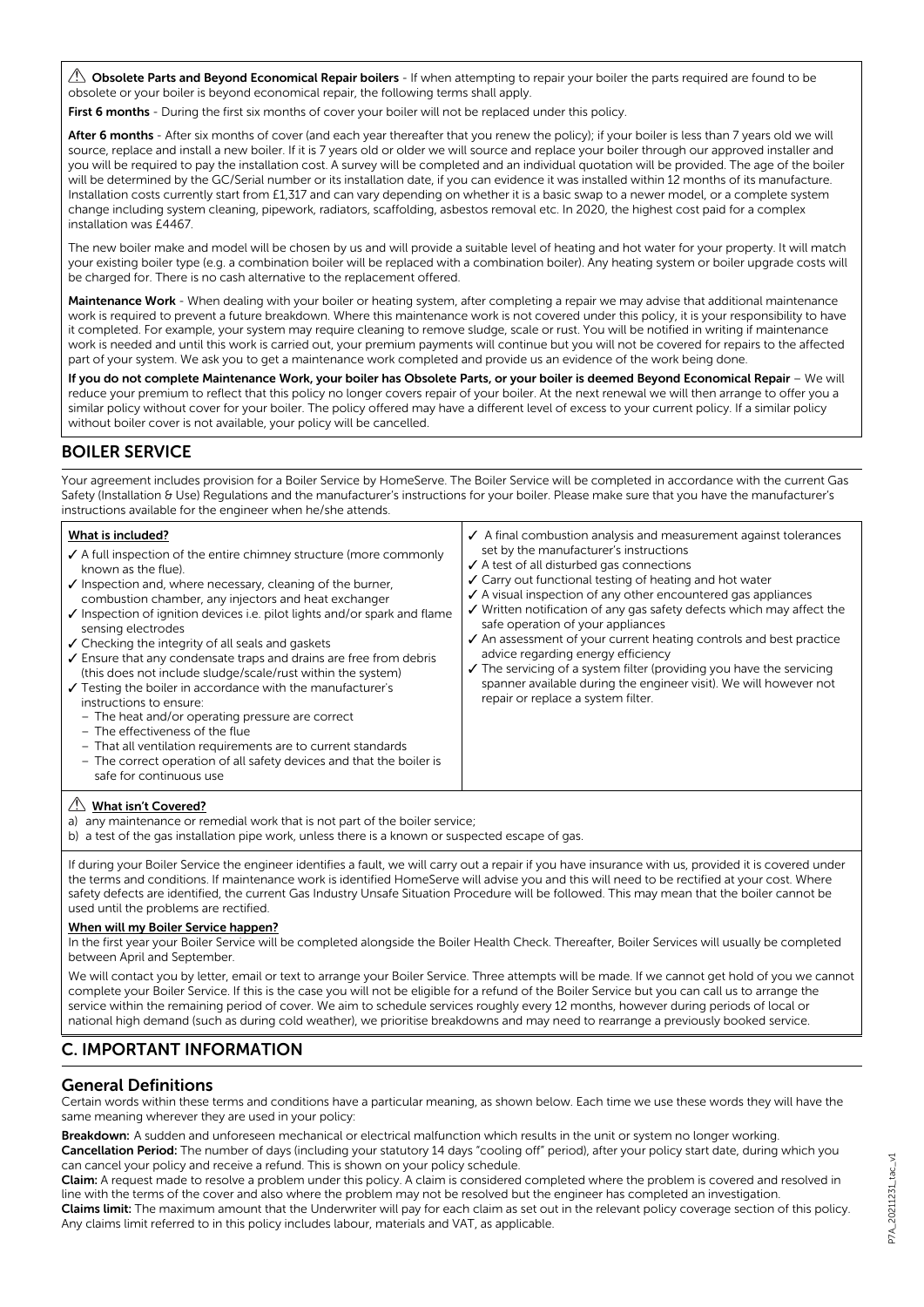Claims number: The telephone number to call when you wish to make a claim. The number is shown on your policy schedule.

Exclusion period: Your policy may have an initial period when you are not able to make a claim. The date from which you are able to make a claim is shown on your policy schedule under 'period of insurance'. Providing you renew your policy before the expiry of your policy, there will be no exclusion period at renewal.

#### FCA: Financial Conduct Authority.

Freepost address: Freepost RLYC-LXAL-GEEH, Customer Admin Department, HomeServe, Cable Drive, Walsall WS2 7BN.

HomeServe: HomeServe Membership Limited, Cable Drive, Walsall WS2 7BN. Registered in England No. 2770612. HomeServe is a trading name of HomeServe Membership Limited which is authorised and regulated by the Financial Conduct Authority for its activities relating to insurance under this policy. The registration details can be checked on the United Kingdom's Financial Conduct Authority's Financial Services Register. Details about the extent of the regulation by the Financial Conduct Authority are available on request.

Insurance premium: The amount you pay for the insurance contract between you and the Underwriter, including any applicable insurance premium tax and administration fees, as set out in your payment schedule.

Investigation: Physical work is undertaken to understand the problem but it cannot be resolved under the policy (for example; electrical testing, inspection of drains, diagnosing a boiler requires replacement or remedial work).

Non-insured service(s): Service provided to you in addition to the insurance elements of your policy, e.g. the Gas Boiler Service, as set out in your policy documentation.

Non-insured service(s) premium: The amount you pay HomeServe for any non-insured service(s), including any applicable VAT and administration fees, as set out in your payment schedule.

Policy: These terms and conditions and the most recent policy schedule.

Policy schedule: The document containing important details about your policy, which should be read in conjunction with these terms and conditions.

Policy start date: The date this policy starts on, as set out in your policy schedule.

Premium: The total amount you pay, consisting of a sum for the insurance and non-insured service(s) premium, including all applicable tax and administration fees.

Property: The private home, garage and domestic outbuildings (excluding sheds, greenhouses, non-permanent structures) within the property boundary at the address shown on your policy schedule. If the property covered under this policy is a flat, communal or service duct areas are excluded. The extent of your property will be that which is wholly within your control and you are wholly responsible for. Please see the sub-section 'Eligibility' in the 'General Conditions' section.

Underwriter: The company providing the insurance cover on your policy. Aviva Insurance Limited is authorised by the Prudential Regulation Authority and regulated by the Financial Conduct Authority and the Prudential Regulation Authority. Aviva Insurance Limited is registered in Scotland, company no. 2116 and the registered address is Pitheavlis, Perth, PH2 0NH. The regulatory status of Aviva Insurance Limited and HomeServe can be checked by visiting the FCA's website www.fca.org.uk/register.

We/us/our: HomeServe (on behalf of the Underwriter, in the arrangement and administration of your policy), its authorised agents and engineers. unless otherwise stated.

You/your: The person(s) who has the benefit of this policy.

#### General Exclusions A

The following are also excluded from cover and therefore the Underwriter will not be liable for any of the following:

- a) any item not forming part of your policy coverage as detailed in 'What is Covered?'
- b) any event, loss or damage arising from circumstances known to you before your policy start date or occurring in any exclusion period
- c) any costs/activities in excess of the claims limit or any other limit specified in 'What is Covered?'. You are responsible for agreeing and settling these costs directly with us
- d) any losses caused by any delays in obtaining spare parts and any losses as a result of a problem covered by this policy other than those direct costs expressly covered by this policy, unless caused by our negligence or that of our agents and suppliers, including the failure to search all of our stockists for a spare part;
- e) systems/equipment/appliances that have not been installed, serviced or maintained regularly according to British Standards and/or manufacturer's instructions; or that are subject to a manufacturer's recall
- f) instances where a repair/replacement is only necessary due to changes in legislation/health and safety guidelines
- g) repairs which put the health and safety of our engineers at risk e.g. where work is required in a loft space and permanent boards, railings, lighting or ladders are not in place
- h) any defect, damage or breakdown caused by malicious or willful action, negligence, misuse or third party interference, including any attempted repair or modification to the elements covered by this policy, which does not comply with British Standards
- i) the costs of any work carried out by you or persons not authorised by us in advance
- j) like for like replacement of parts. Our engineer can fit an alternative part supplied by you (so long as it complies with British Standards and regulations) (e.g. a switch or tap), however this part will not be guaranteed by us. Our engineer will not fit parts supplied by you where the claim relates to the gas supply or the central heating system
- k) normal day-to-day maintenance of the items covered by your policy at your property, for which you are responsible
- l) we will not start or complete any work within your home if we believe there to be a health and safety risk to our engineer. For example; this can include verbal abuse, physical abuse or harassment of the engineer or it can include the presence of hazardous chemicals, asbestos, dangerous pets and pest infestations (unless covered by us). You are responsible for making it safe including any cost for the safe removal of asbestos or chemicals. We may require you to provide certified evidence of the work being done before the claim can continue
- m) any loss arising from subsidence, heave of the site or landslip caused by:
	- bedding down of new structures
	- demolition or structural repairs or alterations to the property
	- faulty workmanship or the use of defective materials
	- river or coastal erosion
- n) any loss or damage arising as a consequence of:

- war, invasion, act of foreign enemies, terrorism, hostilities (whether war is declared or not), civil war, rebellion, revolution, insurrection, coup, riot or civil disturbance

- ionising radiation or contamination by radioactivity from any nuclear fuel or from any nuclear waste from combustion of nuclear fuel, the radioactive toxic explosive or other hazardous properties of any explosive nuclear assembly or its nuclear component

- any defect, loss or damage occasioned by fire, lightning, explosion, tempest, flood, earthquake, impact or other extraneous causes, unless the consequences of any of these are expressly stated to be included elsewhere

- o) loss, damage or indirect costs arising as a result of disconnection from or interruption to the gas, electricity or water mains services to the property, for example a power cut to your neighbourhood
- p) any investigative work, where the problem which caused you to claim has already been resolved
- q) the following are not covered:

i. pumps including; sewerage pumps, drainage pumps, shower pumps, any associated electrics or valves;

ii. water softeners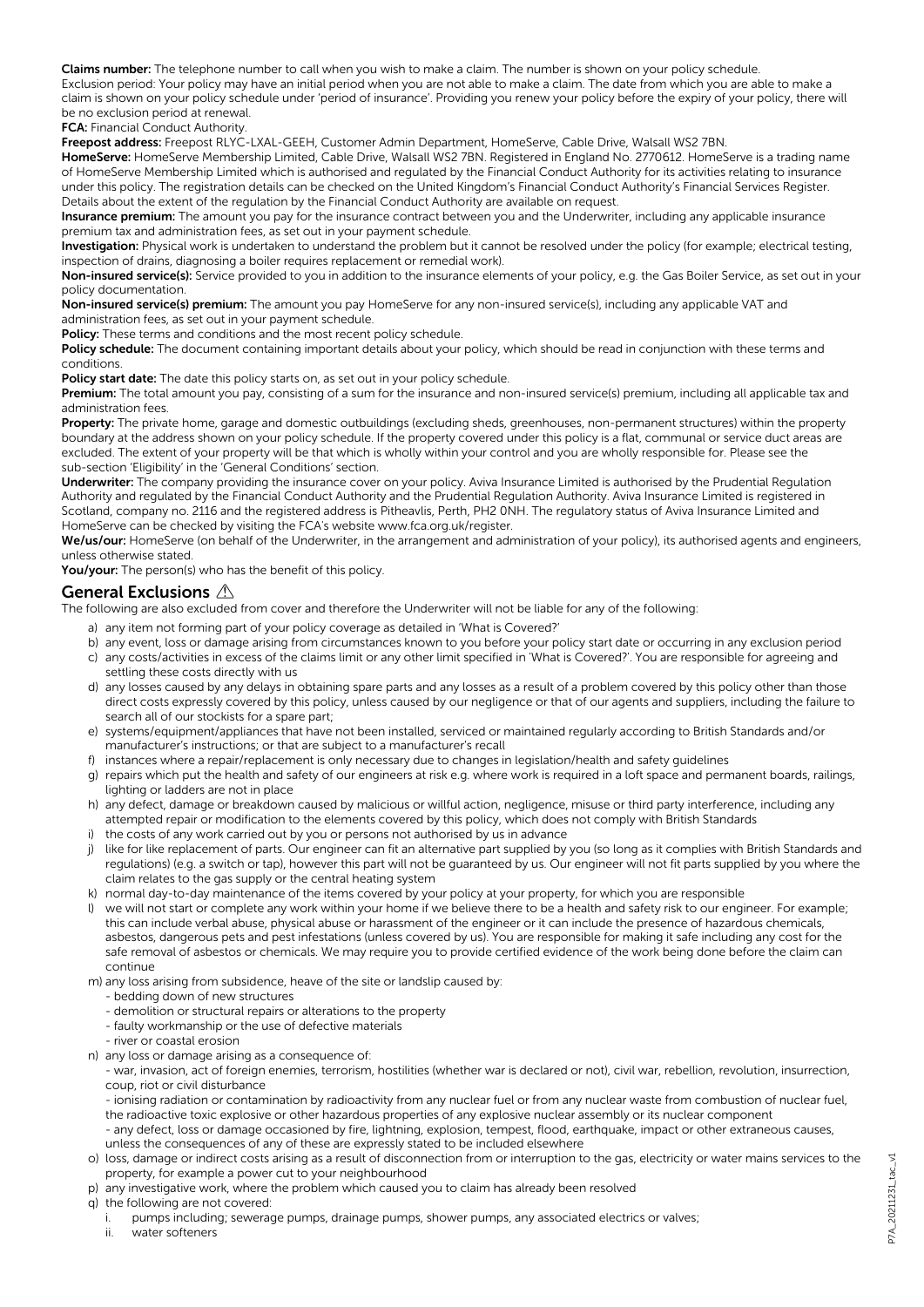- iii. waste disposal units, macerators
- iv. cesspits, septic tanks and any outflow pipes
- v. vacuum drainage systems
- vi. swimming pools or decorative features including ponds, fountains and any associated pipes, valves or pumps
- vii. ground, air and water source heat pump systems
- viii. power generation systems and their associated pipework, pumps, panels and controls including: solar panels and/or wind turbines; combined heat and power systems (systems that generate electricity and heat at the same time)
- r) any claims where the root cause of the problem stems from a communal area that you do not have sole responsibility for

## General Conditions

#### Our guarantee

Under this policy, the workmanship and any part(s) used by us to solve the problem will be guaranteed for a period of twelve months from the date the work is carried out.

#### Our engineers

A HomeServe engineer will normally carry out any work required at your property. Sometimes, we may send a suitably qualified contractor instead.

#### Parking restrictions

When making a claim, you will be asked if there are any parking restrictions including need for a parking ticket, a parking permit or inability to park within close proximity to your property. Where no parking is available, this may affect your claim being dealt with promptly.

#### Overlapping cover

If you have several different policies, some elements of your cover may overlap. In the instances of overlapping cover, we will not issue a refund.

#### Creating access

Upon arrival at your property, the engineer will locate the source of the problem. If direct access is not available, for instance if there are floor tiles or floorboards in the way, the engineer will need to create access. If you want our engineer to do this, you will be asked to confirm it in writing while the engineer is at your property. Unless stated in the 'What is Covered?' sub-sections of the Policy Coverage section, this policy does not provide you with cover for any damage which may be caused to the property, its contents, fixtures, fittings, floorings or sanitary ware (unless such damage is as a result of our engineer's negligence). If you do not want our engineer to create access, we will be unable to progress your claim until you have arranged for access to be made.

#### Eligibility  $\mathbb{A}$

This policy is only suitable for those responsible for paying for repairs to their property. It must be your private residence or you rent it out (with you being the Landlord). You need to confirm if you are insuring a house or flat and whether you are landlord of this property when you apply. The property must not be a mobile or park home or a dedicated full time business premises such as: a hotel, multiple room B&B, factory, shop, office building or pub.

This contract only applies to properties located within the United Kingdom comprising England, Wales, Scotland and Northern Ireland (excluding Isle of Man and the Channel Islands).

Please check that you do not have cover elsewhere before taking out this cover to avoid overlap with another provider.

Where these terms and conditions include cover for a boiler, a separate policy or plan will be required for each boiler. Please contact us to arrange this.

The boiler(s) at your property must have a total power input of less than 70 KW and gas supply pipes must be 35mm or less in diameter. The boiler(s) must be fuelled by natural gas (and not LPG, oil or solid fuel). The property must not be heated by one of the following:

- a) a dual purpose boiler e.g. Aga, Rayburn
- b) a warm air heating system
- c) an Elson tank
- d) ground/air source system
- e) solar/thermal power
- f) combined heat and power system g) electric boiler
- 
- h) boilers/systems that heat swimming pools

#### Promotional Offers

If you cancel a policy and you (which in, this context, includes another individual living at the property) then purchase a policy with equivalent features then you will not be eligible for any new customer promotional offers.

#### Replacement Parts

Where we replace parts, these will be HomeServe approved standard alternatives. They will provide similar functionality but not necessarily be identical, the same make and model or same type of fitting.

#### Your Appointment

When your claim requires us to visit your property, we will attend within a reasonable timescale. If something beyond our control makes that impossible to keep to – we'll let you know as soon as possible and give you another time when we can visit. During the visit, if you are not there yourself, please ensure there is an adult (over 18) present who can make decisions on, your behalf.

#### The law that applies to this policy

This agreement is governed by the laws of England and Wales, except where the property is located in Scotland, in which case the laws of Scotland will apply. All correspondence will be in English.

#### Your contract

HomeServe arranges and administers your insurance cover. If you need to contact HomeServe regarding your contract, please telephone on the number provided with your policy and renewal documents or write to the Freepost address. This insurance cover is provided by the Underwriter. You must co-operate with the Underwriter in obtaining reimbursement of any costs they incur under the terms of this cover, which may have been caused by the action of a third party, against whom you have legal right of action.

- 1. This policy is sold, arranged and administered by HomeServe.
- 2. HomeServe will agree service standards for the delivery of cover provided by the insurance.
- 3. HomeServe will collect the premium in accordance with your instructions. Any monies relating to the insurance services that are held by us (including premium collected by us, premium to be refunded to you and claims monies) shall be held by us on behalf of the Underwriter.
- 4. HomeServe will only amend the terms and conditions for legal or regulatory reasons. Where this change benefits you, we will make the change immediately and notify you within 28 days. In all other cases we will write to advise you of the change at least 28 days prior to any change taking effect. If the changes do not benefit you and you wish to cancel your policy, you may do so and we will follow the procedure as outlined in section A, under the heading 'How can I cancel my policy?'